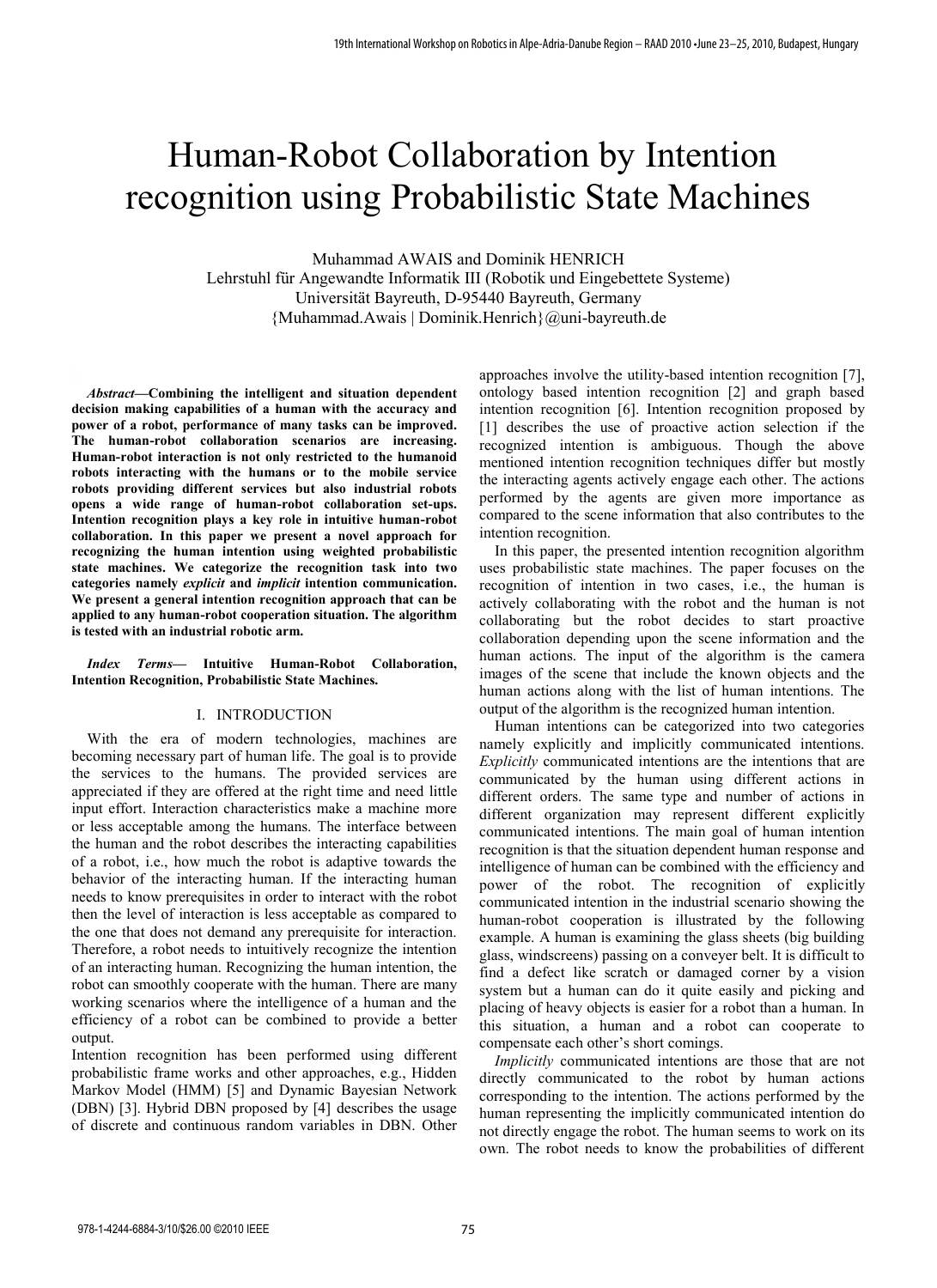human intentions by considering the human actions and the scene information. With the scene information involving the object on which the human is working and the human actions, the robot can estimate the human intention. The recognition of implicitly communicated intention helps the robot to collaborate intuitively with the human. Implicit intention communication can be explained with a general example, i.e., the robot is handing over the appropriate objects to the worker required by him to solve the problem. Concretely, the robot cooperating on an auto assembly line moves towards the vehicle to a specific location where the part carried by the robot is to be assembled according to the human intention.

The remainder of the paper is organized as follows. The intention recognition using the probabilistic state machines is described in Section II. Section III describes briefly the implementation, the results and the experiments. Section IV concludes the paper.

## II. PROBABILISTIC STATE MACHINES

It is fairly difficult to come up with a straight forward mathematical state prediction model that can predict the next state of human, i.e., next posture of the human body or part of the human body while performing a task, e.g., if the human approaches towards a table then it can not be mathematically predicted that he will pick the keys, the pen, a file, the glass, etc on the table. These are all hypotheses. If we consider these hypotheses as complete action sequences for performing different possible tasks then these sequences can be represented by different models that will represent different intentions of the human.

The action sequences considered as string will not be robust due to intolerant string matching, e.g., if *ABCD* is the target string and the experienced string is *ABCDE* then result will be negative. The *E* may be due to false recognition or unintentionally performed action.

If all the action sequences are considered as a composite state machine then the state transition will become very much complex. The composite state machine may require multiple start and end states due to distinct starting and ending action sequences. A state transition problem may occur if the human changes its action sequence (intention) without completing it, e.g., if the human performs actions *A* and *B* corresponding to an intention but switches its intention and performs an action *E.* If there is no state transition at the state (reached after action *B*) corresponding to action *E* then no transition will occur. Thus the changed human action sequence will not be recognized. There may be an action sequence that is completely irrelevant from other action sequences that will result in unconnected states in the composite state machine.

Therefore each action sequence corresponding to a human intention is modelled by a distinct state machine. Different state machines are designed regarding different human intentions. Each state machine represents the flow of different human actions one after another.

A general state machine is shown in the Fig. 1. The formal description of the state machine is also given afterwards.



Figure 1. State machine with transitions.

$$
Q = \{S_0, S_1, S_2, ..., S_n\}
$$
  
\n
$$
\sum = \{a_1, a_2, a_3, ..., a_n\}
$$
  
\n
$$
\sum_{i=1}^{n} a_i + a' = 1
$$
  
\n
$$
a' > a_i | a_i, a' \in \Sigma
$$
  
\n
$$
q_0 = S_0
$$
  
\n
$$
F = \{S_n\}
$$

The set  $\sum$  represents different actions at a state. Each action  $a_i$  represents a value at the state. The value corresponds to the likelihood of the  $a_i$  at that state. The action represented by  $a'$  at a state has the highest likelihood for that state and the state transition occurs if  $a'$  occurs at that state as shown in Fig. 1. The sum of all the values of all the actions at a state adds up to 1.  $\delta$  is defined by the following state transition table.

TABLE I. TRANSITION MATRIX OF A STATE MACHINE

| Current       | <b>Next State</b> |                    |               |               |  |  |
|---------------|-------------------|--------------------|---------------|---------------|--|--|
| <b>State</b>  | $State_{x-1}$     | State <sub>x</sub> | $State_{r+1}$ | $State_{r+2}$ |  |  |
| $State_{x-1}$ | $a_i$             |                    | NULL          | NULL          |  |  |
| $State_r$     | NULL              | $a_i$              | ď             | NULL          |  |  |
| $State_{r+1}$ | NULL              | <b>NULL</b>        | $a_i$         | a             |  |  |

The state transitions given in Table 1 describe that the state transition occurs from current state to the next state if *a* occurs and to itself if any other action *a<sup>i</sup>* occurs. There exists no transition from the current state to the previous state and to the non-immediate next states. Moreover each state machine carries a weight that describes how closely the state machine represents the actual human intention.

The state machines are termed as probabilistic state machine due to the weight assigned to them. The weight is a probabilistic value and it is updated at every new observation. The state machines can represent both kinds of human intentions, i.e., explicitly and implicitly communicated human intentions. The general flow of the algorithm for probabilistic intention recognition using state machines is shown in Fig. 2.

The following subsections describe the structure of the state machines and the intention recognition algorithm, given in the Fig. 2.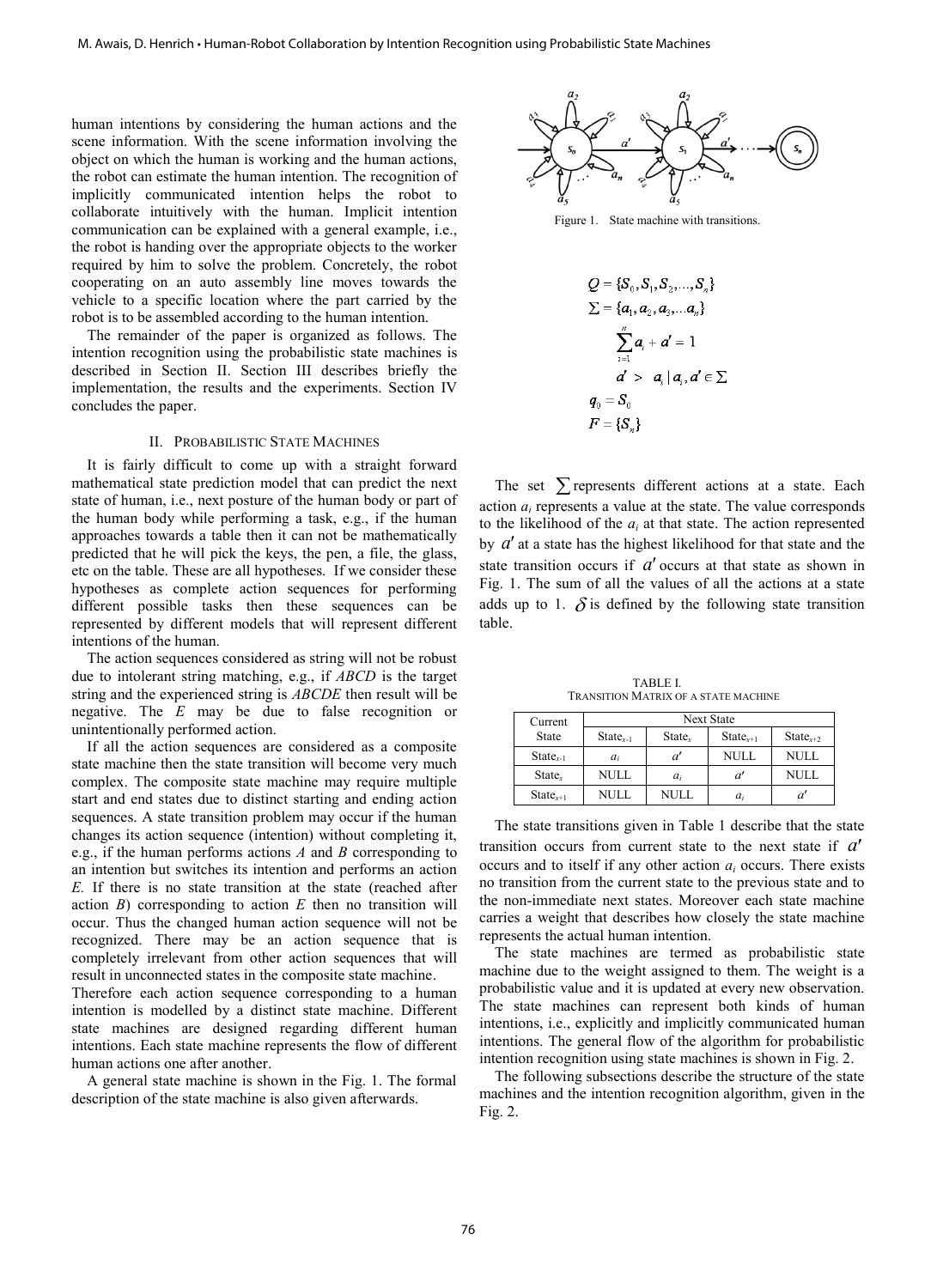

Figure 2. Flow of intention recognition algorithm.

## *A. Recognition of explicitly communicated intentions*

The different state transitions for a state in the state machines correspond to the different human actions. The sequence of the states in the intention state machine represents a unique human intention. Different state transitions have different values for a state in the state machine. The state transition that has high likelihood / not high likelihood / low likelihood for a state will have high / not high / low value for that state, e.g., the start state of state machine given below representing the *pickandplace* intention. The pointing action  $p_{point}$  has high value as compared to the open hand action  $p_{take}$ for taking an object, object in hand action *ppass* for giving an object. The different state machines representing different explicitly communicated human intentions are shown in the Fig. 3.



The robot picks and place the object at intended place.



The robot takes and place an object at inteded place.



The robot picks and gives the intended object.

Figure 3. State machines for explicitly communicated human intentions.

## *B. Recognition of implicitly communicated intentions*

The states in the state machines representing the implicitly communicated human intentions correspond to the specific scene information and the human actions. The sequence of the states in an intention state machine represents specific changes in the scene along with the specific human actions. Different human actions and scene information have different values for a state in the state machine. Human actions and scene information correspond to the state transitions.

The state machines for implicitly communicated human intention are explained by an example scenario. There exist multiple known objects scattered in common working area. The human picks an object and places that object on another object in the observable area. The robot observes that the number of unpiled objects changes along with the human action of picking and placing of the object.

The state machine uses both the scene information and the human actions, as shown in Fig. 4.

The  $p_{pick}$  corresponds to the pick human action. The  $p_{pick}$ also corresponds to the no of objects in the scene that is picked up. The *ppileplace* corresponds to the place human action. This also corresponds to the decrease in the no of objects in the scene as the objects are piled. Similarly the *punplieplace* corresponds to the place human action with the increase in the objects in the scene.



Figure 4. Pileup and unpile intention machines.

Two state machines are used to recognize the implicitly communicated intentions of *pileup* and *unpile*. The likelihood of pick action is the same for both of the state machines, i.e., *pileup* state machine and *unpile* sate machine. The scene information with increased number of unpiled objects has high likelihood for the *unpile* state of *unpile* state machine. Similarly the scene information with decreased numbers of unpiled objects has high likelihood for the *pile* state of *pileup* state machine.

## *C. Intention recognition algorithm*

At the beginning each sate machine representing a unique explicitly / implicitly communicated human intention has the same weight, i.e., the probability of human intentions represented by the state machines are equal. An observation is made and the human actions along with the interesting scene information are extracted. The weights of the state machines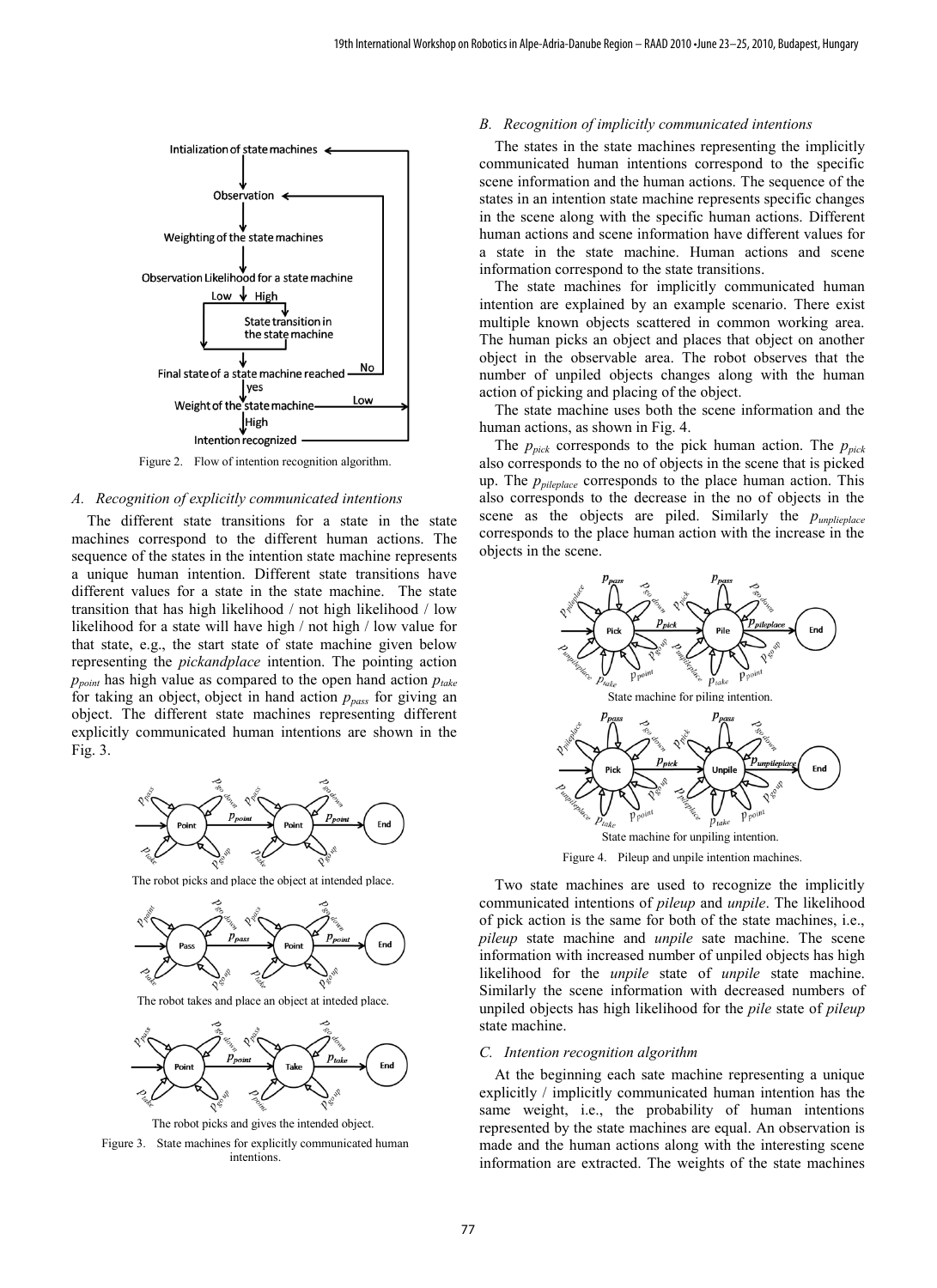

Figure 5. If Action<sub>4</sub> occurs then state transition will only occur in the state machine 1.

are updated and normalized so that they add up to 1. The probability of a state machine is directly related to the observation. The state machine for which the observation is most probable gets high weight as compared to the other state machines. If an observation is equally probable for some state machines then those state machines get the same normalized weight. After each observation, along with weight update the important data values necessary for human-robot cooperation are also determined, e.g., calculating the pointed object to be picked or to calculate the pointed place to place the object.

After an observation, state transition occurs in zero, one or more state machines. If there is no human action is observed or an irrelevant human action is observed then no state transition occur in any state machine. If a relevant human action is observed then it is checked for the currently active states of all the state machines. If the observation has the highest probability for the currently active state then the state transition will occur in that state machine. If the observation is highly probable for more than one state machine (currently active state) then the state transition will occur in more than one state machine. In other state machines no state transition will occur. It is explained by the figures given in Fig. 5.

The advantage of making transition in only most probable state machines is that if the human changes his intention in between then this situation can be easily handled, e.g., if the human has an intention and performs an action then the concerned state machine (intention) gets high weight and only in that state machine a transition occurs. If the human changes his intention then the new action sequence can be evaluated with the related state machine and the changed intention can be easily recognized.

The disadvantage may be if the sequence of actions performed concerns to an intention  $I<sub>l</sub>$  and before completing the sequence the human changes his intention to  $I_2$ . If an action is performed in the action sequence of  $I_2$  that is required for  $I_I$  then the false intention will only be recognized if  $I_I$ reaches its final state and has the high weight.

If the end state of a state machine is reached and the state machine has highest weight then that intention is recognized and state machines are reinitialized. If the end state is reached but the weight is not the highest then the reinitialization is performed without intention recognition.

The defined intention recognition algorithm is given in the Fig. 6. As described earlier that the state machines work as the human intention hypotheses. This algorithm updates the intention hypotheses using the current observation.

At step 1 and 2 the state machines are initialized once with the equal weights.  $S<sup>t</sup>$  represents the set at time  $t$ . It contains the pairs of state machine and weight. The weight of the state machine represents how closely the hypothesis represents the actual human intention. Step 5 describes how the weights of state machines are updated according to the observation probabilities. The observation probabilities correspond to the likelihood of different human actions for the current state of a state machine. Step 6 to 9 describe that state transitions occur

1- 
$$
S^{t=0} = \{(s_i^0, w_i^0) | i = 1,..., N \}
$$
  
\n2-  $w_i = \frac{1}{N} | i = 1,..., N$   
\n3- while (Running do  
\n4- for  $(i = 1 \text{ to } N)$   
\n5-  $w_i^{t+1} = w_i^t * p(z^t | s_{i, state_i}^t)$   
\n6- if  $(p(z^t | s_{i, state_i}^t) == argmax(p(z | s_{i, state_i}) )$ )  
\n7-  $s_{i, state_{i+1}}^{t+1} = s_{i, state_i+1}^t$   
\n8- else  
\n9-  $s_{i, state_{i+1}}^{t+1} = s_{i, state_i}^t$   
\n10-  $S^{t+1} = S^{t+1} \cup \{(s_i^{t+1}, w_i^{t+1})\}$   
\n11- endfor  
\n12- for  $(i = 1 \text{ to } N)$   
\n13-  $w_i^{t+1} = \frac{w_i^t}{\sum_{i=1}^N w_i^t}$   
\n14- endfor  
\n15- for  $(i = 1 \text{ to } N)$   
\n16- if  $s_{i, state_{i+1}}^{t+1} == s_{i, final}$   
\n17- if  $(w_i^{t+1} == argmax(w_i^{t+1}))$   
\n18- output Intention $(s_{i, state_{i+1}}^{t+1})$   
\n19- endif  
\n20- reintialize  
\n21- endif  
\n22- end for  
\n23- end while

Figure 6. Intention recognition using state machines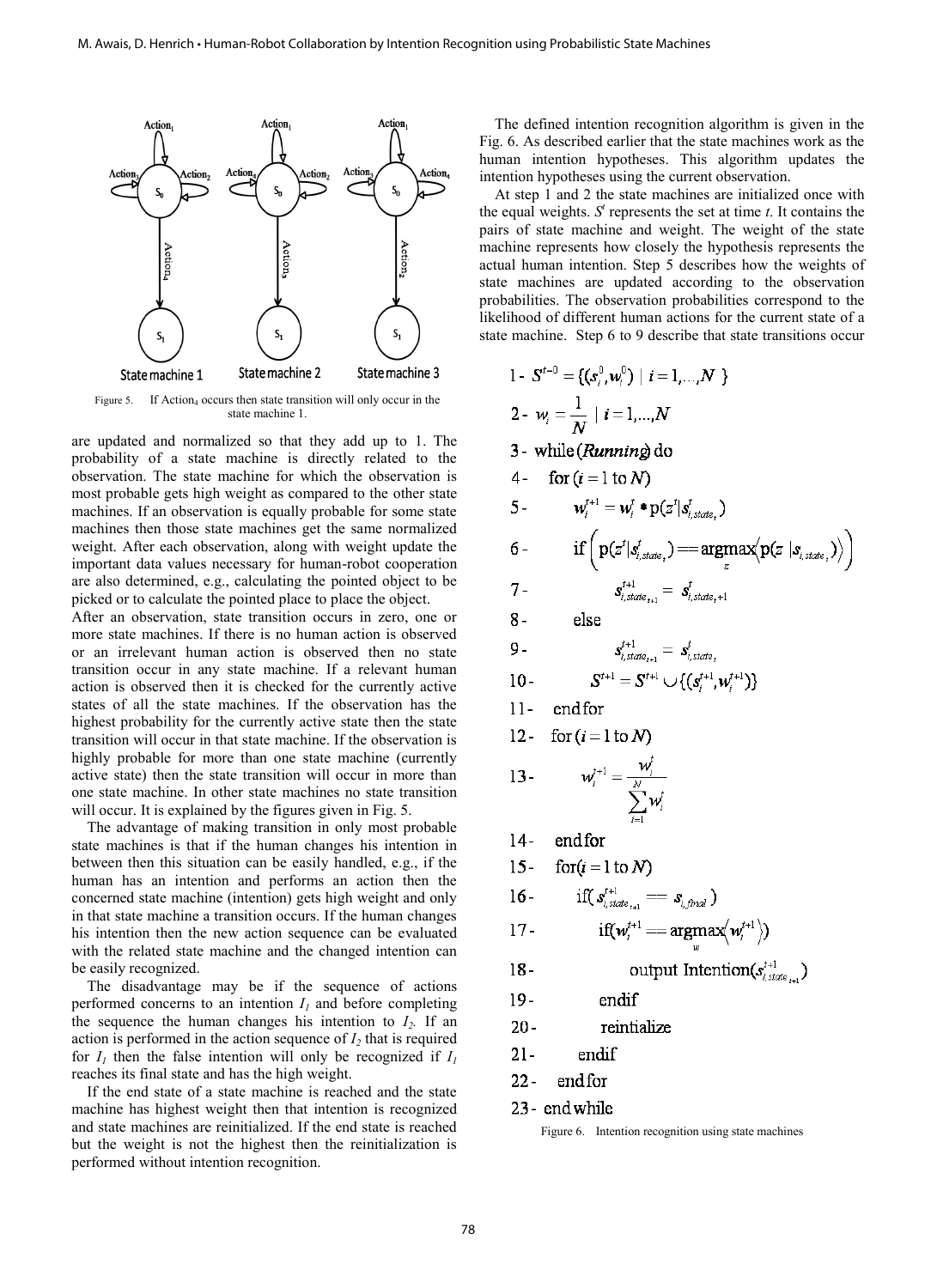only in the state machines in which the current observation is highly likely for the currently active state. At step 10 the set *S* is updated. The weights of the machines are normalized at step 13. From step 15 to 21 it is checked if any state machine has reached its final state then it is checked that if the state machine has the highest weight then the concerned intention is output and the state machines are reinitialized. Otherwise the state machines are simply reinitialized.

## III. RESULTS AND DISCUSSION

The experiments have been performed with a robotic arm. The human and the robot interact in a human-robot interaction workspace shown in Fig. 7. The video data is captured with a FireWire digital camera with the standard frame size of 640 x 480. Human-robot interaction and image analysis is implemented using c++. The robot reactions are realized using the V++ for the robotic arm. The robot is communicated the cooperative instructions using the TCP/IP connection for assigning different operation, e.g., pick, place and move to a certain location, etc. Skin detection and Fourier descriptors are used for the image analysis.



Figure 7. Human robot interaction workspace.

In order to evaluate the human-robot cooperation by recognizing the explicitly and implicitly communicated human intentions, different human-robot interaction scenarios are considered. The interaction activities corresponding to the 5 explicitly and 2 implicitly communicated intentions are described below. The explicitly communicated intentions are as under.

- 1. *Picking and placing intention of an object.* The human intends to move an object from one place to another place in the human-robot collaboration workspace. The human explicitly communicate his intention by performing the corresponding actions.
- 2. *Passing intention of the human.* The human has the intention of passing an object to the robot and performs the concerning action.
- 3. *Placing intention of the human.* The robot places the already picked up object at a specific place according to the human intention.
- 4. *Picking and holding intention of an object.* The human intends that the robot picks up a specific object in the human-robot collaboration workspace.
- 5. *Giving a pointed object intention.* The robot provides the human the intended object that exists in the human-robot collaboration workspace.

TABLE II. RESULTS OF EXPLICITLY COMMUNICATED INTENTIONS

| 19th International Workshop on Robotics in Alpe-Adria-Danube Region - RAAD 2010 •June 23–25, 2010, Budapest, Hungary |                                                                                                                                                                                                                                           |                        |                        |                                  |                                               |                                  |                                                        |  |
|----------------------------------------------------------------------------------------------------------------------|-------------------------------------------------------------------------------------------------------------------------------------------------------------------------------------------------------------------------------------------|------------------------|------------------------|----------------------------------|-----------------------------------------------|----------------------------------|--------------------------------------------------------|--|
| urrent observation is<br>At step 10 the set $S$<br>e normalized at step<br>y state machine has                       | The above described intentions from 1 to 5 were tested with<br>3 persons. The results of the tested intentions and the<br>recognized intention for the explicitly communicated tested<br>intentions are given in the Table 2 given below. |                        |                        |                                  |                                               |                                  |                                                        |  |
| ed that if the state<br>oncerned intention is<br>lized. Otherwise the                                                | TABLE II.<br>RESULTS OF EXPLICITLY COMMUNICATED INTENTIONS                                                                                                                                                                                |                        |                        |                                  |                                               |                                  |                                                        |  |
|                                                                                                                      | Recognized intention                                                                                                                                                                                                                      |                        |                        |                                  |                                               |                                  |                                                        |  |
| SION                                                                                                                 | Tested<br>Intentions                                                                                                                                                                                                                      | Int1                   | Int2                   | Int <sub>3</sub>                 | Int <sub>4</sub>                              | Int <sub>5</sub>                 | Experiments                                            |  |
| with a robotic arm.                                                                                                  | Int1<br>Int2                                                                                                                                                                                                                              | 19<br>$\boldsymbol{0}$ | $\boldsymbol{0}$<br>20 | $\mathbf{0}$<br>$\boldsymbol{0}$ | $\mathbf{0}$<br>$\mathbf{0}$                  | $\boldsymbol{0}$<br>$\mathbf{0}$ | 20<br>20                                               |  |
| an-robot interaction                                                                                                 | Int3                                                                                                                                                                                                                                      | $\boldsymbol{0}$       | $\boldsymbol{0}$       | 18                               | $\bf{0}$                                      | $\boldsymbol{0}$                 | 20                                                     |  |
| a is captured with a                                                                                                 | Int4                                                                                                                                                                                                                                      | $\mathbf{0}$           | $\mathbf{0}$           | $\boldsymbol{0}$                 | 20                                            | $\theta$                         | 20                                                     |  |
| frame size of 640 x                                                                                                  | Int <sub>5</sub>                                                                                                                                                                                                                          | $\theta$               | $\boldsymbol{0}$       | $\theta$                         | $\Omega$                                      | 20                               | 20                                                     |  |
| analysis<br>mage<br>1S<br>ns are realized using<br>s communicated the<br>/IP connection for                          | The implicitly communicated intentions are described as<br>under.<br>Piling up of the objects.<br>1.<br>Human comes into the scene and starts working                                                                                     |                        |                        |                                  |                                               |                                  |                                                        |  |
| lace and move to a                                                                                                   |                                                                                                                                                                                                                                           |                        |                        |                                  |                                               |                                  | without engaging the robot actively. The human         |  |
| urier descriptors are                                                                                                |                                                                                                                                                                                                                                           |                        |                        |                                  |                                               |                                  | starts pilling of the objects. The robot estimates the |  |
|                                                                                                                      |                                                                                                                                                                                                                                           |                        |                        |                                  |                                               |                                  | human intention by observing the human actions and     |  |
| the changes occurring in the scene information. After                                                                |                                                                                                                                                                                                                                           |                        |                        |                                  |                                               |                                  |                                                        |  |
|                                                                                                                      |                                                                                                                                                                                                                                           |                        |                        |                                  |                                               |                                  | understanding the human intention of pilling up, the   |  |
|                                                                                                                      | objects.                                                                                                                                                                                                                                  |                        |                        |                                  |                                               |                                  | robot cooperates with the human by pilling the         |  |
|                                                                                                                      | Unpiling of the objects.<br>2.                                                                                                                                                                                                            |                        |                        |                                  |                                               |                                  |                                                        |  |
|                                                                                                                      |                                                                                                                                                                                                                                           |                        |                        |                                  |                                               |                                  |                                                        |  |
|                                                                                                                      | Human comes in the human-robot collaboration<br>workspace and starts an operation of unpiling the<br>objects without engaging actively the robot. The<br>robot understands the human intention and unpiles<br>the objects.                |                        |                        |                                  |                                               |                                  |                                                        |  |
|                                                                                                                      |                                                                                                                                                                                                                                           |                        |                        |                                  |                                               |                                  |                                                        |  |
|                                                                                                                      |                                                                                                                                                                                                                                           |                        |                        |                                  |                                               |                                  |                                                        |  |
|                                                                                                                      |                                                                                                                                                                                                                                           |                        |                        |                                  |                                               |                                  |                                                        |  |
|                                                                                                                      | The results of the tested intentions and the recognized                                                                                                                                                                                   |                        |                        |                                  |                                               |                                  |                                                        |  |
| orkspace.                                                                                                            | intention for the implicitly communicated tested intentions                                                                                                                                                                               |                        |                        |                                  |                                               |                                  |                                                        |  |
|                                                                                                                      | are given in the Table 3 given below.                                                                                                                                                                                                     |                        |                        |                                  |                                               |                                  |                                                        |  |
| oot cooperation by<br>mmunicated human                                                                               |                                                                                                                                                                                                                                           |                        |                        | <b>TABLE III.</b>                |                                               |                                  |                                                        |  |
| ction scenarios are                                                                                                  |                                                                                                                                                                                                                                           |                        |                        |                                  | RESULTS OF IMPLICITLY COMMUNICATED INTENTIONS |                                  |                                                        |  |
| responding to the 5                                                                                                  | Tested                                                                                                                                                                                                                                    |                        |                        |                                  | Recognized Intentions                         |                                  |                                                        |  |
| ted intentions are                                                                                                   | Intention                                                                                                                                                                                                                                 |                        | Int1                   |                                  | Int <sub>2</sub>                              |                                  | Experiments                                            |  |
| cated intentions are                                                                                                 | Int1                                                                                                                                                                                                                                      |                        | 7                      |                                  | $\boldsymbol{0}$                              | 10                               |                                                        |  |
|                                                                                                                      | Int2                                                                                                                                                                                                                                      |                        | $\boldsymbol{0}$       |                                  | 9                                             | 10                               |                                                        |  |
| of an object. The                                                                                                    |                                                                                                                                                                                                                                           |                        |                        |                                  |                                               |                                  |                                                        |  |
| t from one place to                                                                                                  | The false results shown in the Tables II and III are due to the                                                                                                                                                                           |                        |                        |                                  |                                               |                                  |                                                        |  |
| robot collaboration                                                                                                  | unrecognized human hand posture, e.g., the pointing hand                                                                                                                                                                                  |                        |                        |                                  |                                               |                                  |                                                        |  |
| y communicate his                                                                                                    | posture shown in Fig. 8(a) is recognized as pointing hand                                                                                                                                                                                 |                        |                        |                                  |                                               |                                  |                                                        |  |
| sponding actions.                                                                                                    | while the hand posture in Fig. $8(b)$ is not recognized as the                                                                                                                                                                            |                        |                        |                                  |                                               |                                  |                                                        |  |
| The human has the<br>to the robot and                                                                                | pointing hand. In case if no expected action sequence is<br>observed then no intention is recognized.                                                                                                                                     |                        |                        |                                  |                                               |                                  |                                                        |  |
|                                                                                                                      |                                                                                                                                                                                                                                           |                        |                        |                                  |                                               |                                  |                                                        |  |
| The robot places the                                                                                                 |                                                                                                                                                                                                                                           |                        |                        |                                  |                                               |                                  |                                                        |  |
| ific place according                                                                                                 |                                                                                                                                                                                                                                           |                        |                        |                                  |                                               |                                  |                                                        |  |
|                                                                                                                      |                                                                                                                                                                                                                                           |                        |                        |                                  |                                               |                                  |                                                        |  |
| of an object. The                                                                                                    |                                                                                                                                                                                                                                           |                        |                        |                                  |                                               |                                  |                                                        |  |
| bicks up a specific                                                                                                  |                                                                                                                                                                                                                                           | (a)                    |                        |                                  | (b)                                           |                                  |                                                        |  |
| ration workspace.                                                                                                    | Figure 8. Extracted outlines of pointing hand posture                                                                                                                                                                                     |                        |                        |                                  |                                               |                                  |                                                        |  |
| The robot provides                                                                                                   |                                                                                                                                                                                                                                           |                        |                        |                                  |                                               |                                  |                                                        |  |
| that exists in the                                                                                                   | The Figs. 9 and 10 represent how the weights of the intentions<br>represented by different state machines change during the                                                                                                               |                        |                        |                                  |                                               |                                  |                                                        |  |
| pace.                                                                                                                | intention recognition process.                                                                                                                                                                                                            |                        |                        |                                  |                                               |                                  |                                                        |  |
|                                                                                                                      |                                                                                                                                                                                                                                           |                        |                        |                                  |                                               |                                  |                                                        |  |
|                                                                                                                      |                                                                                                                                                                                                                                           |                        |                        |                                  |                                               |                                  |                                                        |  |
|                                                                                                                      |                                                                                                                                                                                                                                           |                        |                        |                                  |                                               |                                  |                                                        |  |
| 79                                                                                                                   |                                                                                                                                                                                                                                           |                        |                        |                                  |                                               |                                  |                                                        |  |
|                                                                                                                      |                                                                                                                                                                                                                                           |                        |                        |                                  |                                               |                                  |                                                        |  |

TABLE III. RESULTS OF IMPLICITLY COMMUNICATED INTENTIONS

| Tested    | Recognized Intentions |      |             |  |  |
|-----------|-----------------------|------|-------------|--|--|
| Intention | Int1                  | Int2 | Experiments |  |  |
| Int1      |                       |      |             |  |  |
| Int2      |                       |      |             |  |  |



Figure 8. Extracted outlines of pointing hand posture